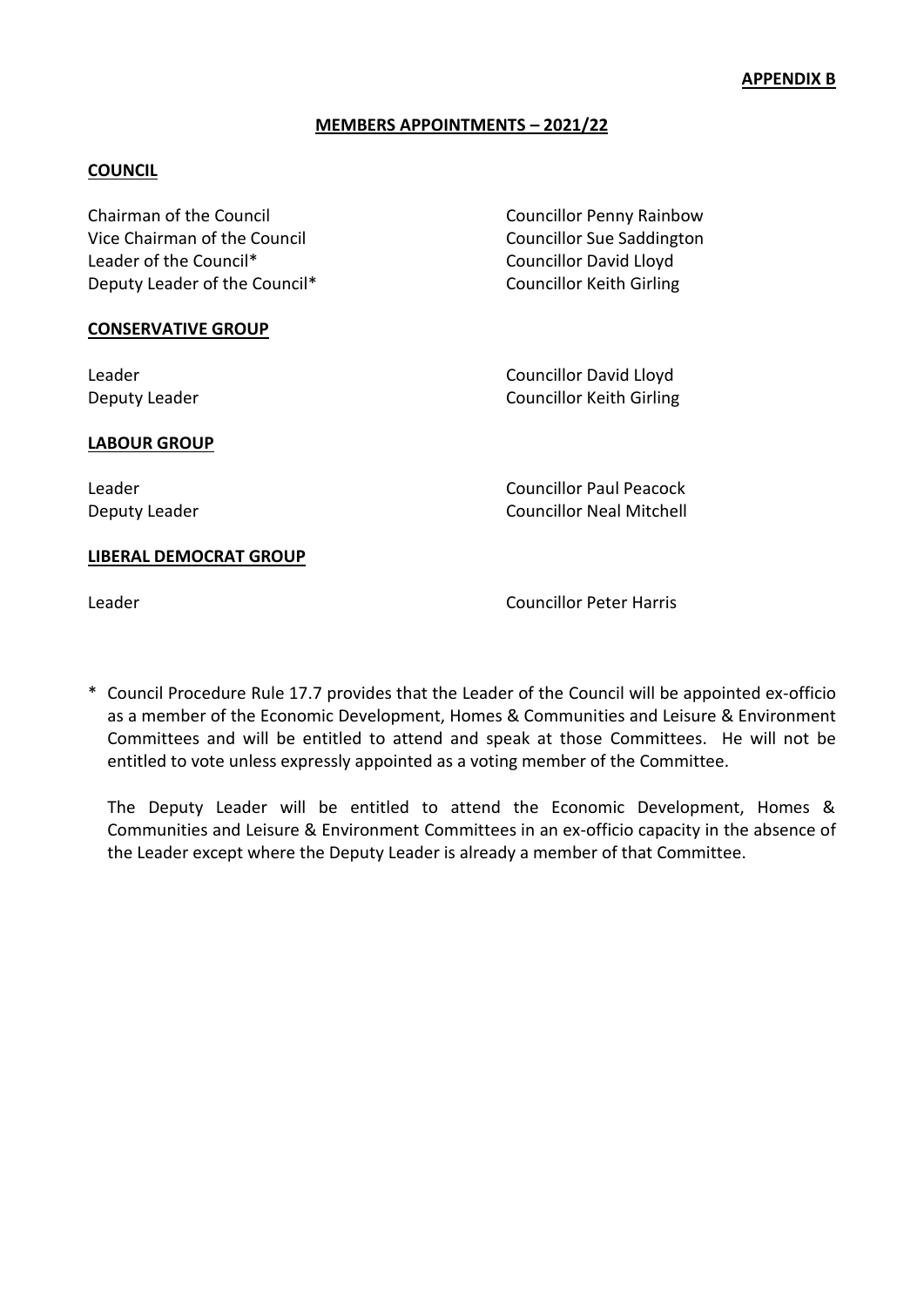# **MEMBERSHIP OF COMMITTEES**

| POLICY & FINANCE COMMITTEE     |                      |                                 |                   |  |  |  |
|--------------------------------|----------------------|---------------------------------|-------------------|--|--|--|
| <b>CONSERVATIVE</b>            | <b>LABOUR</b>        | <b>LIBERAL DEMOCRATS</b>        | INDEPENDENT       |  |  |  |
| 1. Keith Girling (VC)          | 1. Paul Peacock*     |                                 |                   |  |  |  |
| 2. Rhona Holloway              |                      |                                 |                   |  |  |  |
| 3. Roger Jackson               |                      |                                 |                   |  |  |  |
| 4. David Lloyd (C)             |                      |                                 |                   |  |  |  |
| 5. Tim Wendels                 |                      |                                 |                   |  |  |  |
| 6. Ronnie White                |                      |                                 |                   |  |  |  |
| <b>SUBSTITUTES</b>             | <b>SUBSTITUTE</b>    |                                 |                   |  |  |  |
| 1. Mathew Skinner              | 1. Neal Mitchell     |                                 |                   |  |  |  |
| 2. Neill Mison                 |                      |                                 |                   |  |  |  |
|                                |                      | HOMES & COMMUNITIES COMMITTEE   |                   |  |  |  |
| CONSERVATIVE                   | <b>LABOUR</b>        | <b>LIBERAL DEMOCRATS</b>        | INDEPENDENT       |  |  |  |
| 1. Betty Brooks                | 1. Kath Arnold*      | 1. Malcolm Brock                |                   |  |  |  |
| 2. Scott Carlton               | 2. Laurence Goff     |                                 |                   |  |  |  |
| 3. Robert Crowe                |                      |                                 |                   |  |  |  |
| 4. Linda Dales                 |                      |                                 |                   |  |  |  |
| 5. Simon Haynes                |                      |                                 |                   |  |  |  |
| 6. Rhona Holloway (VC)         |                      |                                 |                   |  |  |  |
| 7. Johno Lee                   |                      |                                 |                   |  |  |  |
|                                |                      |                                 |                   |  |  |  |
| 8. Tim Wendels (C)             |                      |                                 |                   |  |  |  |
| 9. Tim Wildgust                |                      |                                 |                   |  |  |  |
| <b>SUBSTITUTES</b>             | <b>SUBSTITUTES</b>   | <b>SUBSTITUTE</b>               |                   |  |  |  |
| 1. Jack Kellas                 | 1. Neal Mitchell     | 1. Peter Harris                 |                   |  |  |  |
| 2. Sylvia Michael              | 2. Paul Peacock      |                                 |                   |  |  |  |
|                                |                      | LEISURE & ENVIRONMENT COMMITTEE |                   |  |  |  |
| <b>CONSERVATIVE</b>            | <b>LABOUR</b>        | <b>LIBERAL DEMOCRATS</b>        | INDEPENDENT       |  |  |  |
| 1. Louis Brailsford            | 1. Yvonne Woodhead*  | 1. Peter Harris                 |                   |  |  |  |
| 2. Scott Carlton               | 2. Donna Cumberlidge |                                 |                   |  |  |  |
| 3. Max Cope                    |                      |                                 |                   |  |  |  |
| 4. Lydia Hurst                 |                      |                                 |                   |  |  |  |
| 5. Roger Jackson (C)           |                      |                                 |                   |  |  |  |
| 6. Jack Kellas                 |                      |                                 |                   |  |  |  |
| 7. Bruce Laughton              |                      |                                 |                   |  |  |  |
| 8. Johno Lee                   |                      |                                 |                   |  |  |  |
| 9. Neill Mison (VC)            |                      |                                 |                   |  |  |  |
| <b>SUBSTITUTES</b>             | <b>SUBSTITUTES</b>   | <b>SUBSTITUTE</b>               |                   |  |  |  |
| 1. Tom Smith                   | 1. Laurence Goff     | 1. Malcolm Brock                |                   |  |  |  |
| 2. Tim Wildgust                | 2. Neal Mitchell     |                                 |                   |  |  |  |
| ECONOMIC DEVELOPMENT COMMITTEE |                      |                                 |                   |  |  |  |
| CONSERVATIVE                   | <b>LABOUR</b>        | <b>LIBERAL DEMOCRATS</b>        | INDEPENDENT       |  |  |  |
| 1. Roger Blaney                | 1. Neal Mitchell*    |                                 | 1. Maureen Dobson |  |  |  |
| 2. Louis Brailsford            | 2. Lee Brazier       |                                 |                   |  |  |  |
| 3. Rita Crowe                  |                      |                                 |                   |  |  |  |
| 4. Keith Girling (C)           |                      |                                 |                   |  |  |  |
| 5. Neill Mison                 |                      |                                 |                   |  |  |  |
| 6. Penny Rainbow (VC)          |                      |                                 |                   |  |  |  |
| 7. Mathew Skinner              |                      |                                 |                   |  |  |  |
| 8. Tom Smith                   |                      |                                 |                   |  |  |  |
| 9. Ronnie White                |                      |                                 |                   |  |  |  |
| <b>SUBSTITUTES</b>             | <b>SUBSTITUTES</b>   |                                 |                   |  |  |  |
| 1. Simon Haynes                | 1. Donna Cumberlidge |                                 |                   |  |  |  |
| 2. Keith Walker                | 2. Yvonne Woodhead   |                                 |                   |  |  |  |
|                                |                      |                                 |                   |  |  |  |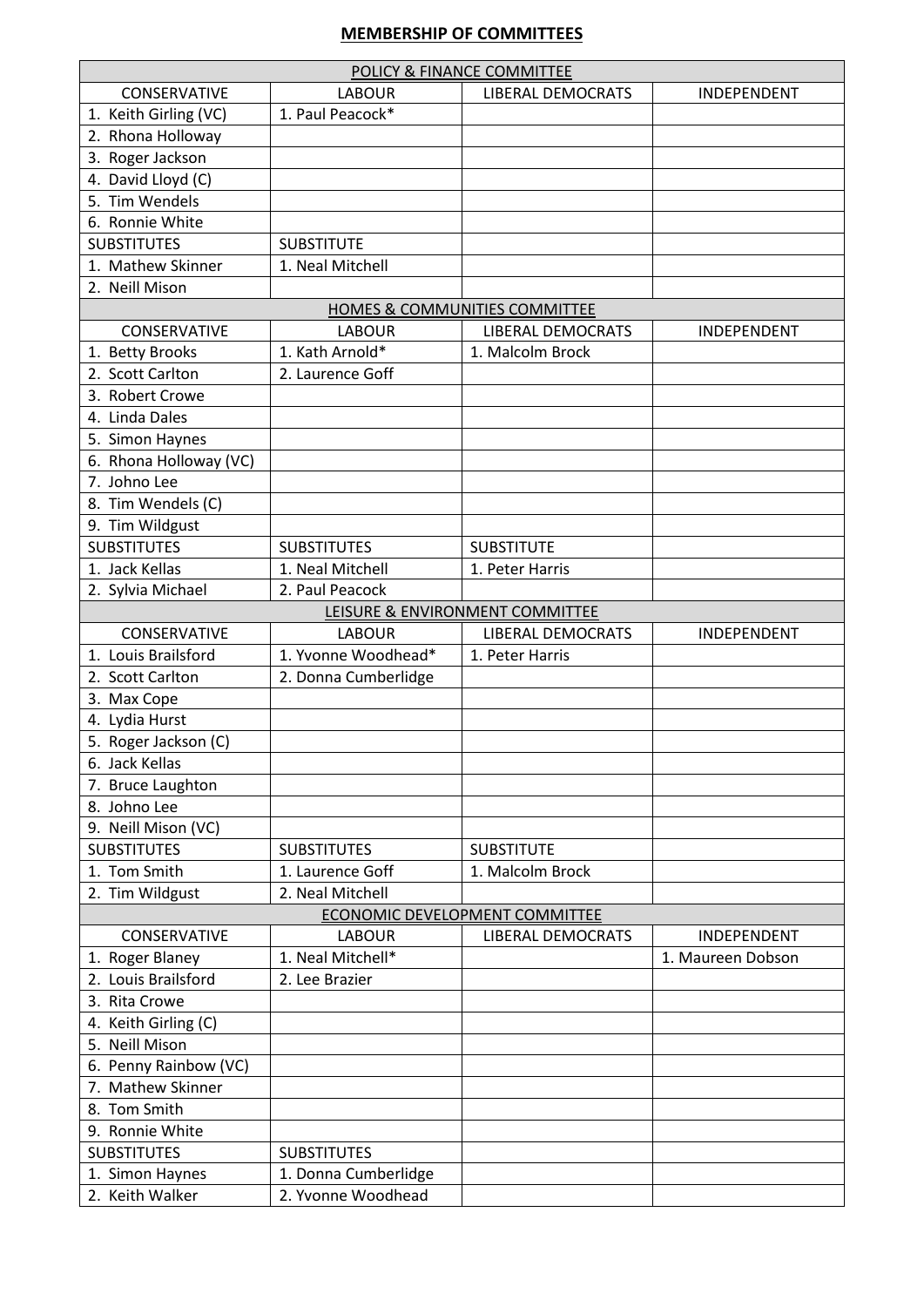| PLANNING COMMITTEE                    |                      |                                   |                    |  |  |
|---------------------------------------|----------------------|-----------------------------------|--------------------|--|--|
| <b>CONSERVATIVE</b>                   | <b>LABOUR</b>        | <b>LIBERAL DEMOCRATS</b>          | INDEPENDENT        |  |  |
| Roger Blaney (C)<br>1.                | 1. Lee Brazier       | 1. Malcolm Brock                  |                    |  |  |
| <b>Robert Crowe</b><br>2.             | 2. Laurence Goff     |                                   |                    |  |  |
| Linda Dales (VC)<br>3.                | 3. Yvonne Woodhead   |                                   |                    |  |  |
| Rhona Holloway<br>4.                  |                      |                                   |                    |  |  |
| Penny Rainbow<br>5.                   |                      |                                   |                    |  |  |
| Sue Saddington<br>6.                  |                      |                                   |                    |  |  |
| <b>Mathew Skinner</b><br>7.           |                      |                                   |                    |  |  |
| Tom Smith<br>8.                       |                      |                                   |                    |  |  |
| Ivor Walker<br>9.                     |                      |                                   |                    |  |  |
| 10. Keith Walker                      |                      |                                   |                    |  |  |
| 11. Tim Wildgust                      |                      |                                   |                    |  |  |
|                                       |                      | LICENSING COMMITTEE               |                    |  |  |
| CONSERVATIVE                          | <b>LABOUR</b>        | <b>LIBERAL DEMOCRATS</b>          | <b>INDEPENDENT</b> |  |  |
| <b>Betty Brooks</b><br>1.             | 1. Kath Arnold       | 1. Peter Harris                   |                    |  |  |
| <b>Scott Carlton</b><br>2.            | 2. Lee Brazier       |                                   |                    |  |  |
| Max Cope<br>3.                        | 3. Yvonne Woodhead   |                                   |                    |  |  |
| Rita Crowe (C)<br>4.                  |                      |                                   |                    |  |  |
| Roger Jackson<br>5.                   |                      |                                   |                    |  |  |
| Sylvia Michael<br>6.                  |                      |                                   |                    |  |  |
| Sue Saddington<br>7.                  |                      |                                   |                    |  |  |
| Ivor Walker<br>8.                     |                      |                                   |                    |  |  |
| 9. Keith Walker                       |                      |                                   |                    |  |  |
| 10. Ronnie White (VC)                 |                      |                                   |                    |  |  |
| 11. Tim Wildgust                      |                      |                                   |                    |  |  |
|                                       |                      | <b>GENERAL PURPOSES COMMITTEE</b> |                    |  |  |
| CONSERVATIVE                          | <b>LABOUR</b>        | <b>LIBERAL DEMOCRATS</b>          | <b>INDEPENDENT</b> |  |  |
| <b>Betty Brooks</b><br>1.             | 1. Kath Arnold       | 1. Peter Harris                   |                    |  |  |
| <b>Scott Carlton</b><br>2.            | 2. Lee Brazier       |                                   |                    |  |  |
| Max Cope<br>3.                        | 3. Yvonne Woodhead   |                                   |                    |  |  |
| Rita Crowe (C)<br>4.                  |                      |                                   |                    |  |  |
| Roger Jackson<br>5.                   |                      |                                   |                    |  |  |
| 6. Sylvia Michael                     |                      |                                   |                    |  |  |
| Sue Saddington<br>7.                  |                      |                                   |                    |  |  |
| Ivor Walker<br>8.                     |                      |                                   |                    |  |  |
| 9. Keith Walker                       |                      |                                   |                    |  |  |
| 10. Ronnie White (VC)                 |                      |                                   |                    |  |  |
| 11. Tim Wildgust                      |                      |                                   |                    |  |  |
| <b>AUDIT &amp; ACCOUNTS COMMITTEE</b> |                      |                                   |                    |  |  |
| CONSERVATIVE                          | <b>LABOUR</b>        | <b>LIBERAL DEMOCRATS</b>          | INDEPENDENT        |  |  |
| 1. Betty Brooks                       | 1. Donna Cumberlidge |                                   |                    |  |  |
| 2. Michael Brown                      |                      |                                   |                    |  |  |
| 3. Robert Crowe                       |                      |                                   |                    |  |  |
| 4. Johno Lee                          |                      |                                   |                    |  |  |
| 5. Sylvia Michael (C)                 |                      |                                   |                    |  |  |
| SHAREHOLDER COMMITTEE                 |                      |                                   |                    |  |  |
| CONSERVATIVE                          | <b>LABOUR</b>        | <b>LIBERAL DEMOCRATS</b>          | INDEPENDENT        |  |  |
| 1. Louis Brailsford                   | 1. Paul Peacock      |                                   |                    |  |  |
| 2. Max Cope                           |                      |                                   |                    |  |  |
| 3. Simon Haynes                       |                      |                                   |                    |  |  |
| 4. David Lloyd (C)                    |                      |                                   |                    |  |  |